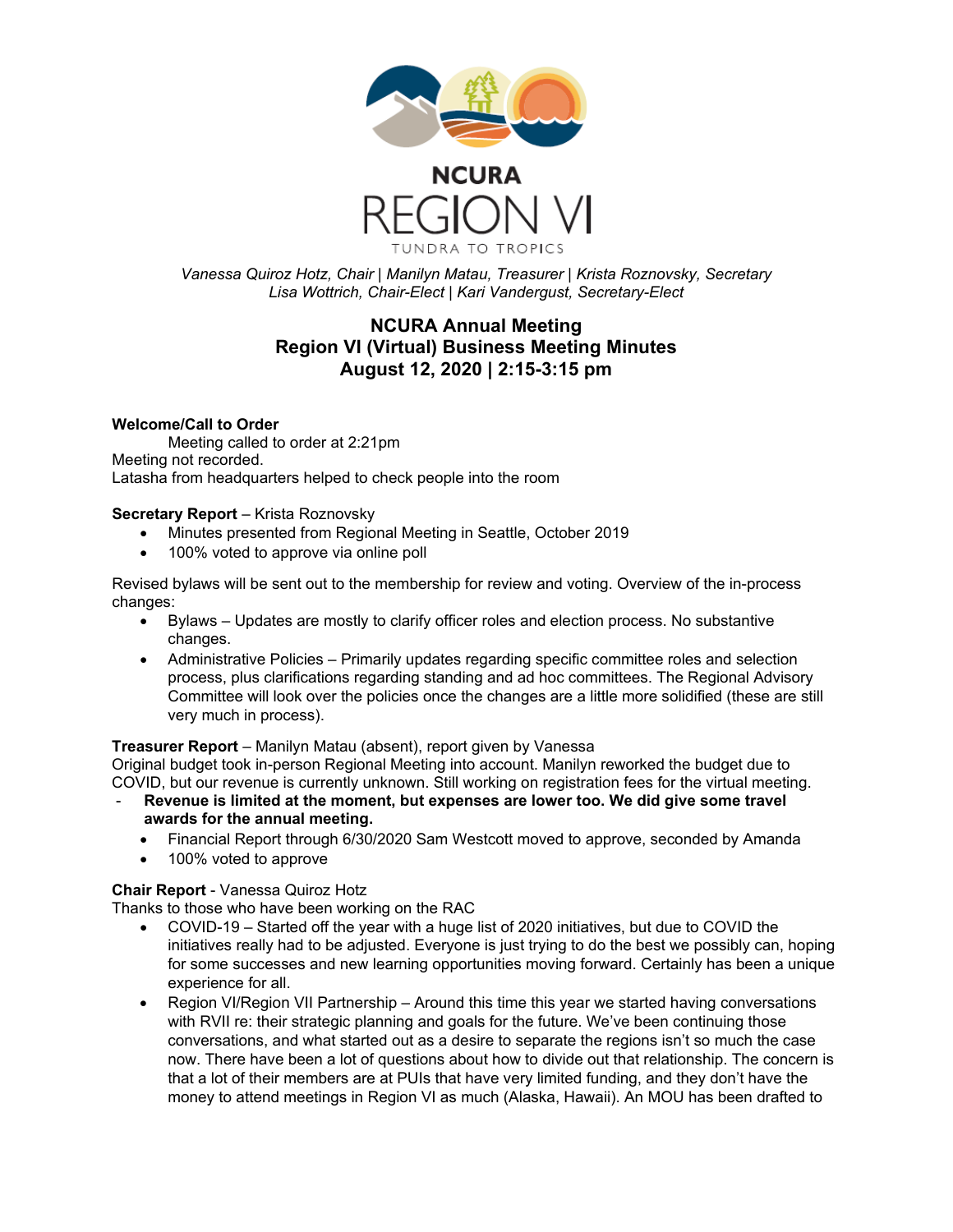get the regions talking about what the future will look like for regions VI and VII – future scheduling of meetings, etc. to get a calendar going for joint meetings so that we can plan accordingly if it isn't feasible for them to do those expensive states. That would give us time to plan for going solo, and give them time to figure out their next steps. COVID has put a really big damper on those conversations but that is the current update. The conversations will continue and we'll keep discussing with the RAC and the membership. 2021 will give us a better idea of what the future will hold. A survey will be sent out to the membership re: feedback and expectations of regional meetings. (Via chat people seem to generally agree that MOU is a good idea)

• RM2020 Updates – Program and Logistics Committee members introduced. Due to COVID, meeting is not happening in Tucson in October as planned. Many conversations were had with the hotel, R7 and RAC re: what to do – could have lost 70-80K for cancelling. Ultimately decided to move in-person meeting to Oct 29 – Nov 2, 2022, keeping the rates and bumping the deposits. Hopefully in two years we'll be able to have an in-person meeting; thankfully the hotel worked with us to sign the contract mod (done!). Virtual meeting for this year has been pushed to November 17-19 starting at 11am Pacific (tried to find a balance between all the time zones!!). We're trying to make this meeting accessible to everyone who is interested. Want it to be as costeffective as possible, Zoom and other options being considered. People are encouraged to submit proposals for presentations. The whole thing has been a learning experience for everyone but we're trying to make it as beneficial as possible.

# **Chair-Elect Report** – Lisa Wottrich

- RM2021 Updates Since Tucson has been bumped to 2022, we're anticipating that 2021 will be an online meeting as well, so feedback will be important from both this AM and the regional meeting so we can make improvements and plan accordingly.
	- $\circ$  Question from member: Did we make the decision to make it online or was that the hotel in Tucson? Determined that COVID would make things highly unlikely re: an in-person meeting for 2021, so made the call ourselves to keep that one virtual. Comments from other members seem to indicate agreement.
	- o Email Lisa Wottrich for more info

# **Regional Committee Chair Reports\***

- Awards & Recognition Committee Alice Doyle announced winners:
	- o Allison DeVries at Chapman University
	- o Loisa Kalasa from Lundquist Institute
	- o Margaret Morgan from SRI International
		- Next up will be travel awards for the regional meeting
	- Education & Professional Development Committee Amanda Snyder thanked all members of the committee, appreciate all the work that everyone has been putting in. wanted to try and host an in-person workshop this year, had outline and everything ready to go to the national office, but obviously that's not going to happen. So in regrouping, tried to figure out what the needs of the membership are so that virtual low cost options could be offered. One webinar session offered in May (COVID coping, about 100 attendees), one in July (led by a life coach, about 60+ attendees), looking at least one more and maybe two. Probably September – will look at pairing up a session with Research Administrator's Day. Then will regroup later this year and try to figure out what the landscape will look like for next year. If you have specific topics for training ideas, send to Amanda Snyder. Will plan on surveying the membership re: broader needs at some point in the future when things are a bit calmer. Looking at expanding the committee – if that's an interest please reach out to Amanda.
		- o LeadMe Program Derick Jones
			- Quick update had about 10 pairings btween R6 and R7. COVID hit right in the middle of the program. But the LeadMe program was always intended to be nimble and so they revamped right in the middle of the season to give people the tools they needed. Gave programmatic info re: work/life balance in the pandemic, life coach, setting up home office, want to make sure that the program gives the leadership skills necessary to function post-pandemic. Instead of a leadership project, the participants were instructed to talk about 5 practices of successful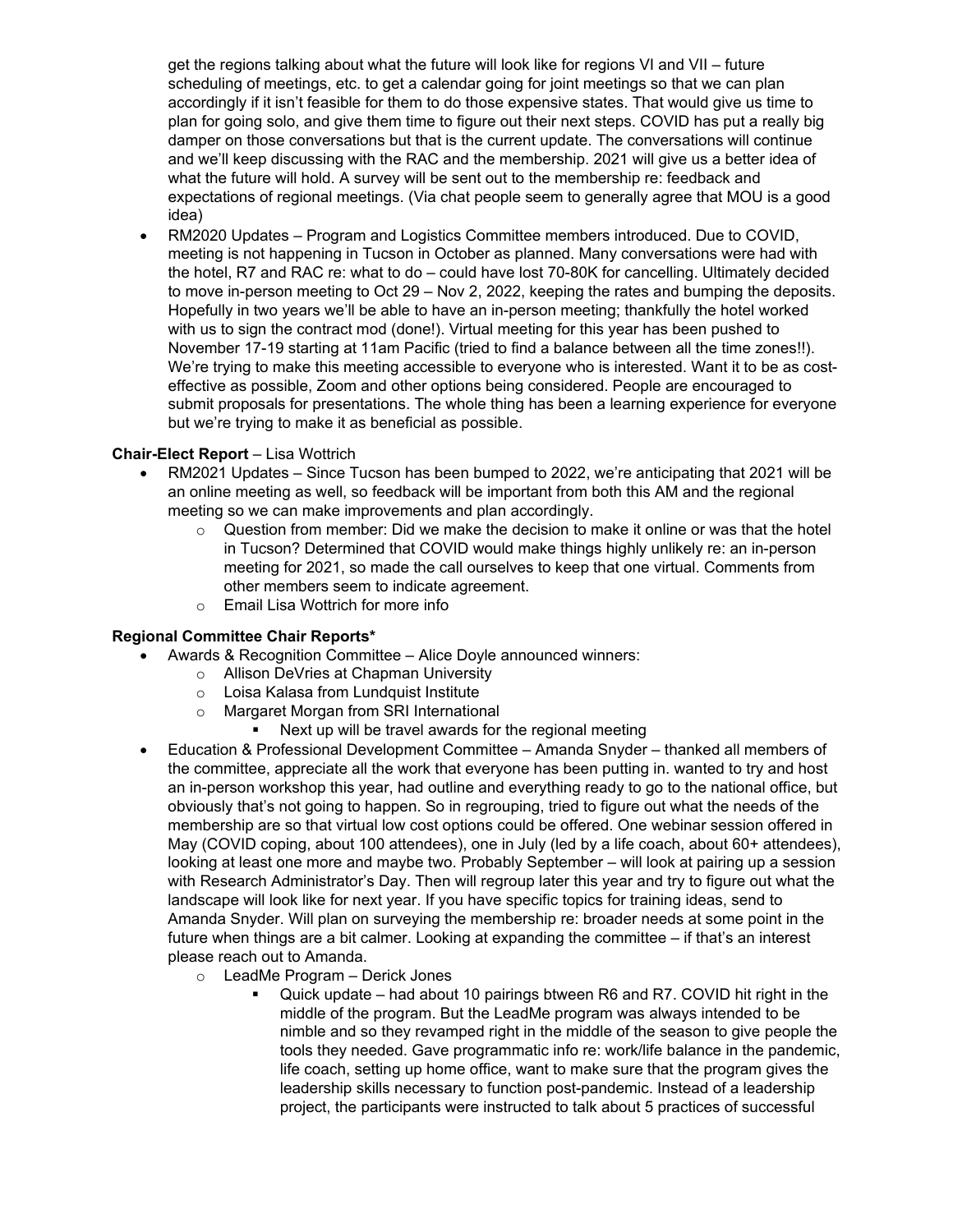leadership to master pandemic – how to set a path forward with these tools to plan their futures. Another session is being planned, Derick has some ideas about future topics. Mentees, Mentors and MINTS from Region VI recognized on slides – lots of folks from Lundquist Institute and UC-Irvine! We need leaders from other groups as well, Derick is looking to grow the program virtually to make sure we have leaders within our organization. Thank you to everyone for participating in the program. Goal is for professional and life applicable skills.

- Membership & Volunteer Committee Mich Pane Thanks to all members of the committee two different groups of folks really, social media-type stuff and then trying to build a pipeline for our region to get people participating in our activities. Recruiting of volunteers much harder in a virtual world, sort of regrouping and trying to figure out how to navigate. Mich will be looking for ideas on how to get people to volunteer and interact at these virtual meetings. Would be great to have folks savvy at monitoring chat/Q&A to help moderate zoom presentations and similar. The committee is continuing to develop how things will look in the future. Can reach out to Mich – [michiko@stanford.edu](mailto:michiko@stanford.edu) – with ideas or to volunteer.
- Nomination & Elections Committee Csilla Csaplár Election slate should go out to members by next week – all positions are up for election this year which only happens every other year. Watch for email and the materials will be up on the website soon.

# **National Committee Member Reports\***

Select Committee on Global Affairs – Katherine Ho, Vice-Chair

 $\circ$  Fellowship Program – 2-week exchange program in research administration and NCURA provides an award of \$2000, looking to increase to \$3000 eventually. 9 recipients this year but only 1 person was able to go before COVID shutdown happened. Now with all the budget restrictions and travel restrictions, so the 2020 recipients will be extended out to 2021. Because of the COVID-related uncertainty, it is unlikely that a call will be put out for this year for 2021 travel. They are exploring virtual options, but because the in-person connection and cultural component is so valuable that isn't really intended as a replacement – more of a filler during these COVID times. Also Global Workshops – focused on international research administration issues, NCURA often asked to have members/presenters go abroad – probably will be looking at new faculty to join later this year.

Nominating and leadership development committee – Sam Westcott, Chair

- Recap of what was sent via email. Full slate of people on election slate at national level as well. Will be meeting after AM62. Sam is encouraging everyone to bring forward names of folks to serve at the national level and don't necessarily know who the best people are. Can reach out to Sam or to Csilla (regional rep).
- Listed all award winners (see attachment). If you have a really good relationship with a federal partner then let Sam know – it was a hard year to get people nominated for that one award. Want to get people the recognition they deserve.
- Sam works with all the regions on a regular basis and finds RVI most welcoming!

Education and Scholarship Fund (see attachment - from email) Vanessa gave an overview

Diversity and Inclusion Task Force – Derick Jones

- Working on pipeline for mid-level career development, in order to give additional leadership opportunities to people. Super exciting about what's being brought to NCURA
- Salary survey thanks to all that participated
- Thanks to Rosie Madnick, Chair-Elect for this virtual annual meeting!

#### **Old Business - none**

**New Business - none** 

**Announcements –** mark your calendars for RM2020!!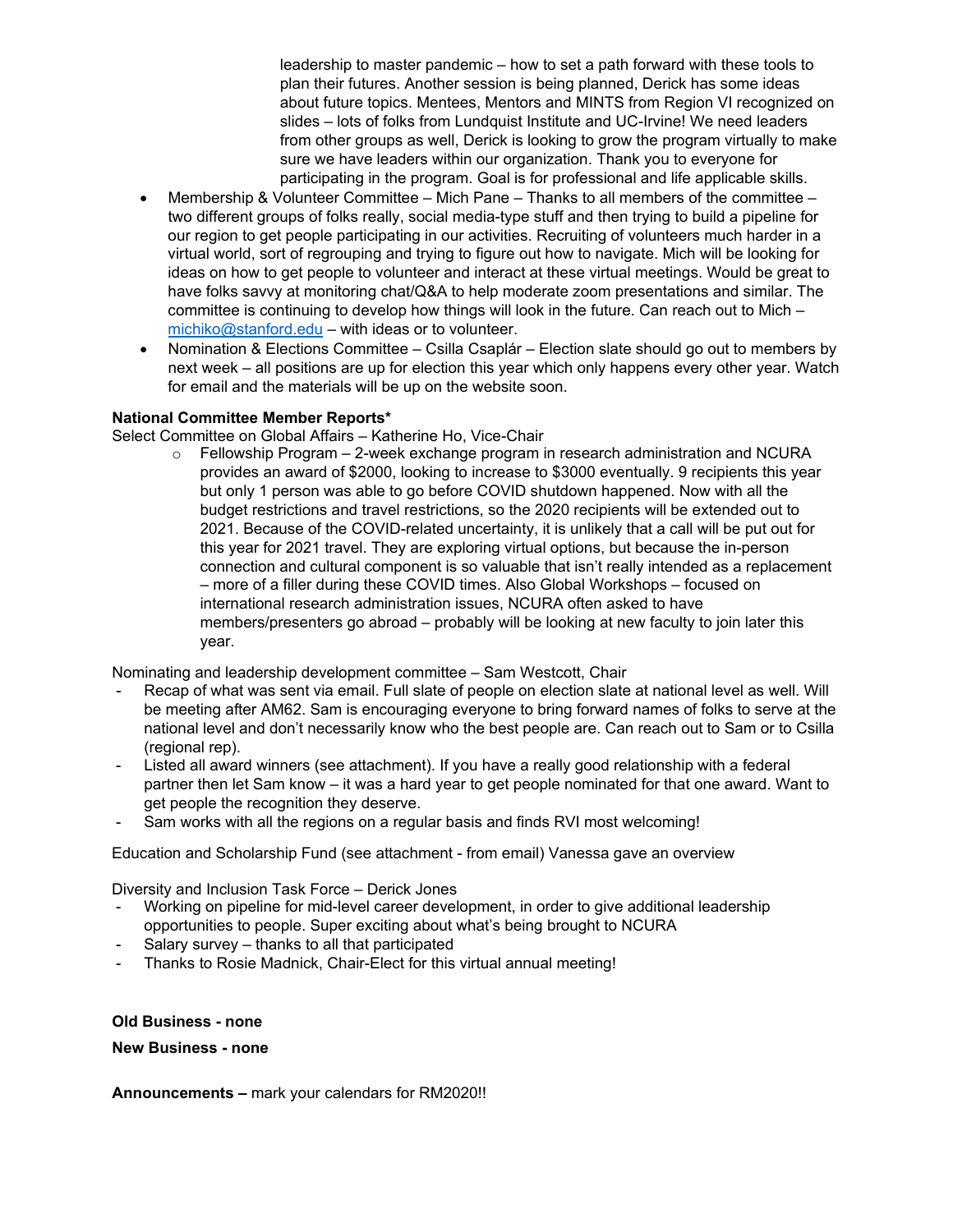**Next Meeting** – November 18, 2020

#### **Adjourn – motion to adjourn, Csilla**

\*see attachment for detailed reports from various committees

#### **ATTACHMENT 1: COMMITTEE REPORTS**

*The following reports were provided via email.*

#### **National Committee Member Reports**

#### *Board of Directors – provided by Derick Jones*

#### COVID-19

- NCURA is open and fully operational. Most staff are working from home.

#### Commitment to Diversity, Equity and Inclusion

- The National Council of University Research Administrators (NCURA) recognizes, values, and celebrates diversity of persons, skills, and experiences in its mission to advance the profession of research administration. Thus, NCURA is committed to building and maintaining a diverse membership and a culture of inclusion. Every member of NCURA has a right, without regard to gender, race, ethnicity, age, religion, social class, sexual orientation, ability, personality, functional experience, or background, to fair and respectful treatment, equal access to resources to support professional growth, and equitable opportunities to contribute to NCURA's success. The Diversity and Inclusion Taskforce continues to work diligently to ensure that diversity, equity and inclusion is central to planning and implementation of programming and initiatives.

#### AM62

- The Power of You the Virtual Experience has 1,817 registrations! This is amazing and beyond what we hoped for. There are 158 sessions, 300 presenters, and 14 workshops over 2 days.
- Every member of NCURA staff has worked tirelessly on this meeting. Please thank staff and a thank you to all of you who are participating!

#### Recent Board Actions

- At the June Board meeting, the Board Approved Traveling Faculty and Distinguished Educators. No new financial commitments were made for new projects until the results of AM62 are assessed.
- The Board discussed the NCURA Campus Liaison Program to discuss ideas for increased communication. NCURA President Denise Wallen formed a Task Force to develop a plan for increased participation in the Campus Liaison Program. This taskforce is led by Kay Gilstrap.
- At the August Board approved Georgetta Dennis and Kasey Schubert as the NCURA 2020 Scholarship recipients. Each will receive \$2,500 to be applied to their Fall 2020 enrollment for their respective Masters programs.

#### Thank Members

Thank you for your participation in the NCURA Election. The election results will be certified at the National Annual Business Meeting.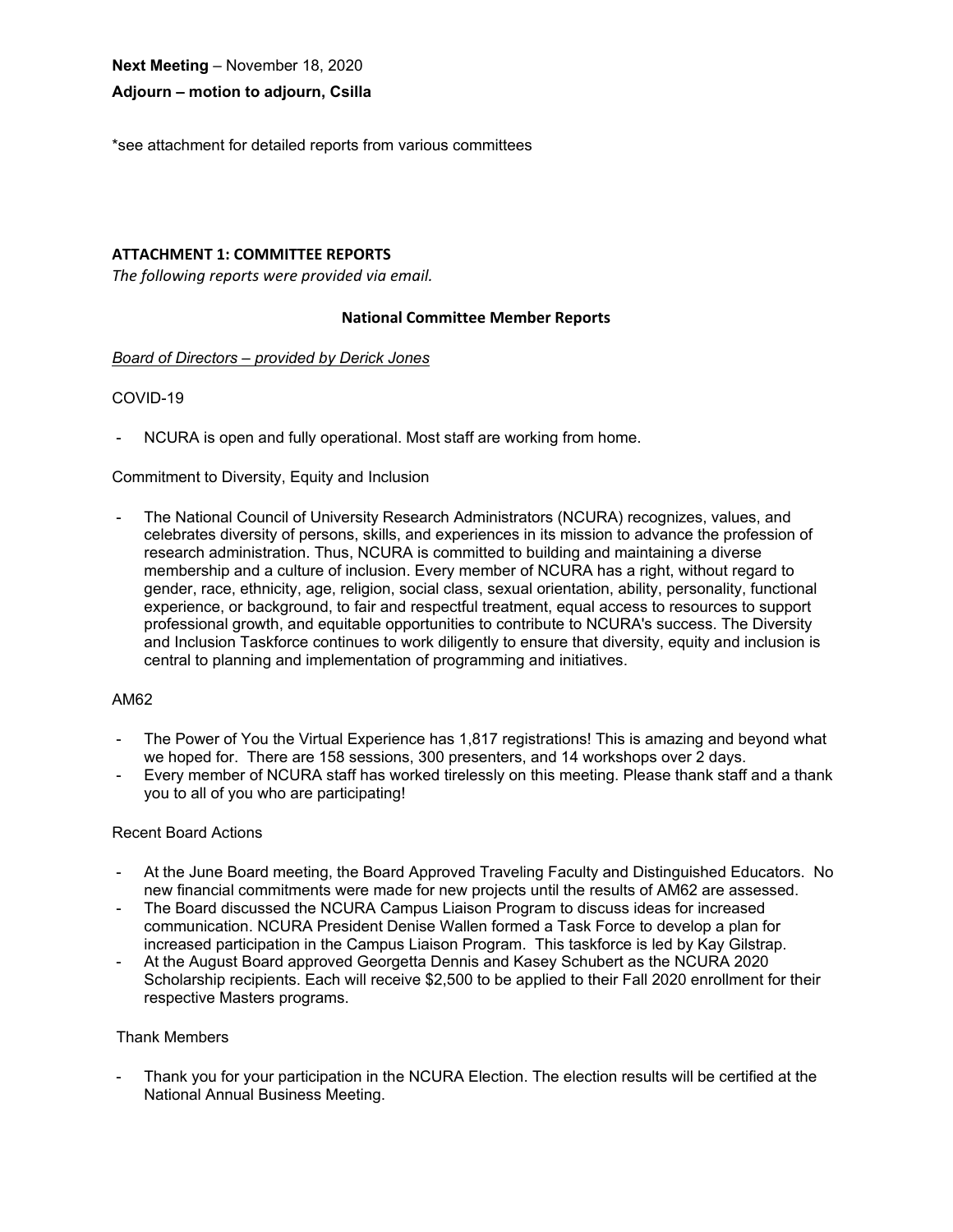- Participation in NCURA virtual offerings have been excellent. We thank members for their commitment to continued learning and openness to new modalities of instruction.

# NCURA Resource Center

We would like to call your attention to the NCURA Resource Center which you will find front and center on NCURA's website and took an extraordinary effort by NCURA staff to complete. The Resource Center is a one stop of resources organized by topic area. There opportunities to contribute to the resource center and this expands opportunities for member engagement.

# NCURA Peer Programs

- As a reminder, NCURA continues to offer peer reviews and can now accommodate a virtual review. It is more important than ever to ensure operations are efficient and flowing smoothly.
- The completely confidential peer review is conducted by a team of nationally recognized research administrators who thoroughly review the sponsored programs area. Peer Reviews are conducted using Standards that represent the core and vital functions of sponsored programs-regardless of size and type of institution. At the completion of the evaluation, the institution receives a detailed confidential report that provides valuable feedback on program strengths and areas for improvement. This feedback assists research administration in providing quality services, minimizing risk, and promoting a positive culture for research administration. If you are interested in learning more, feel free to check out the peer review website or contact Megan Fornasar.

#### NCURA Salary Survey

- The NCURA Salary Survey was released on June 29th and is available for completion through August 24th.
- The Salary Survey Task Force was comprised of 17 of your colleagues and friends and the team worked from January through April, along with the support of the NCURA Office, to bring the survey to fruition.
- If you have not already done so, please take a few moments to complete the survey so that we can have a strong data set and encourage others to do so as well!
- NCURA members will be able to query the results as a benefit of membership beginning Monday, August 31st.
- Those who are not currently NCURA Members will be able to purchase access for up to 72 hours of query time for a fee.
- NCURA will continue to communicate as new information and changes occur in operations.

#### *Nominating & Leadership Development Committee – provided by Sam Westcott*

Hello from the NLDC Chair,

The NLDC will be putting together nominations for the following NCURA leadership roles:

- Vice President/President-Elect
- Treasurer-Elect
- **Secretary**
- 2 At-Large Members of the Board of Directors

We will be meeting shortly after AM62 to brainstorm and will meet this fall for decisions moving forward. Should anyone wish to share with me any suggestions, we are open to ideas, please feel free to reach out to your Region VI Representative: Csilla Csaplar or you may contact me [Sam Westcott].

For the national awards, we actively solicited nominees for the award programs: Joseph F. Carrabino Award, Outstanding Achievement in Research Administration Award, Catherine Core Minority Travel Award, and Julia Jacobsen Distinguished Service Award. Here are the results: